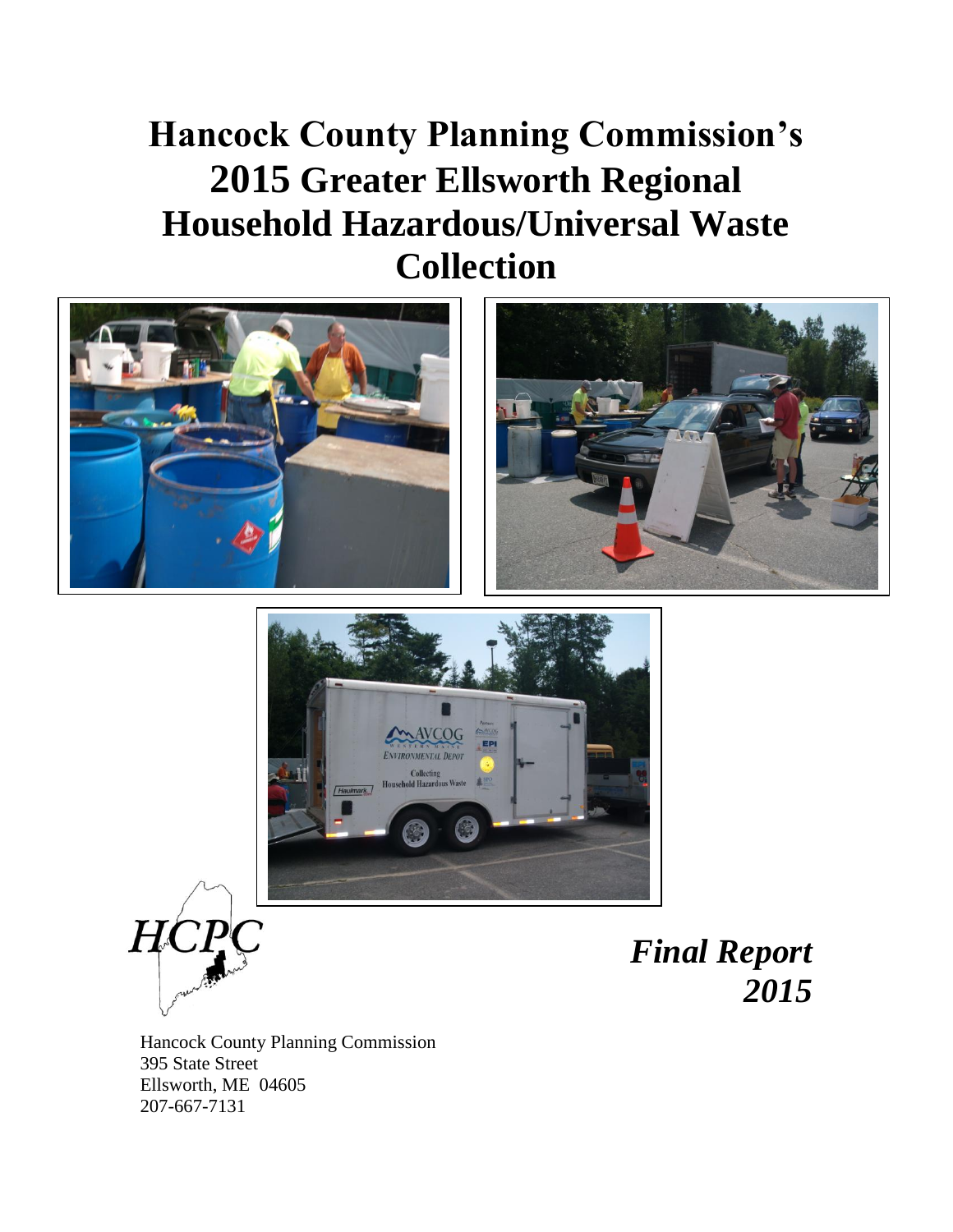## **Greater Ellsworth Regional Household Hazardous/Universal Waste Collection**

## **Overview & Cost Breakdown – 2015**

### **Purpose**

The Hancock County Planning Commission (HCPC) organized and provided staff support for the municipalities that participated in the August 2015 greater Ellsworth household hazardous and universal waste collection.. A Rural Utilities Service grant from the United States Department of Agriculture for 2014-2015 enabled the HCPC to staff the collection at no cost to the participating towns. The HCPC strongly encourages its municipal members to participate in HHW/UW collection events on a regular basis in order to work toward maintaining the best possible healthy and safe environment and comply with state handling and disposal requirements.

This report will outline major steps taken during the process and should be useful for:

- participating municipalities from year 2015 collection to examine how costs were determined;
- Municipal officials interested in joining future collection events;
- Organizers of future HHW collections.

#### **Overview**

There were 11 municipalities participating in the household hazardous waste collection this year with two towns opting not to participate in the universal waste collection because it already provides those services for its residents. We had 143 households participate.

This year's event was held on August 15, 2015 at the Ellsworth High School from 9:00 a.m. until 1:00 p.m. Environmental Projects, Inc. (EPI) was the HHW vendor selected for the project – North Coast Services was selected as the UW vendor. The benefit to Hancock County this year was North Coast Services' ability to accept TV's and computer monitors and dispose of them at no charge to residents or municipalities. There were 79 computer monitors and/or TV's brought to the collection. At a normal disposal rate of \$10 per monitor/TV participating municipalities realized a savings of \$790.00. This year 3,912 units of universal waste were collected. We also collected 227 units of household hazardous waste which equates to 1,135 gallons removed from the waste stream. This